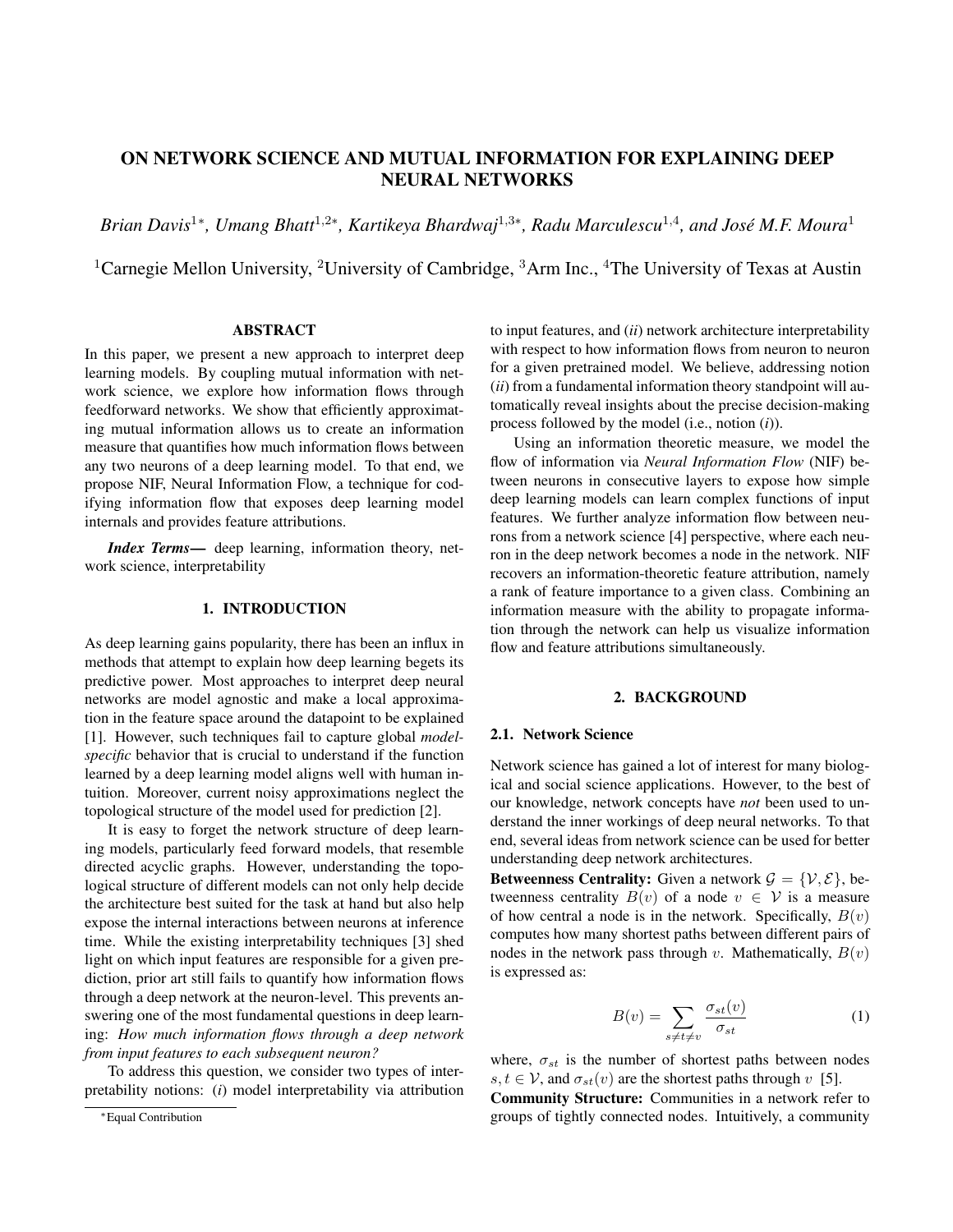can be defined as a group of nodes where the number of connections within this group is significantly higher than what we would expect in a randomly connected network. Mathematically, communities can be computed by maximizing a modularity function [5]:

$$
\max_{\mathbf{g}=\{g_1,g_2,\ldots,g_k\}} \frac{1}{2m} \sum_{ij} \left[ A_{ij} - \frac{1}{\gamma} \cdot \frac{k_i k_j}{2m} \right] \delta(g_i, g_j) \quad (2)
$$

where,  $m$  is the number of edges,  $k_i$  is the degree (number of connections) of node i,  $A_{ij}$  is the weight of the link between nodes i and j, and  $\delta$  is Kronecker delta. The idea is to find groups of tightly connected nodes,  $\mathbf{g} = \{g_1, g_2, \dots, g_k\},\$ that map the nodes V to k communities. The  $k_i k_j/2m$  factor represents the number of links one would expect in a randomly connected network. Finally,  $\gamma$  controls the resolution of communities: lower gamma will detect a higher number of smaller communities.

### 2.2. Interpretability

Current interpretability techniques fall into two classes. The first class consists of gradient-based methods that compute the gradient of the output with respect to the input, treating the gradient flow as a saliency map [2]. The other type leverages perturbation-based techniques to approximate a complex model using a locally additive model, thus explaining the difference between test output-input pair and some reference output-input pair. For instance, [6] proposed SHAP, a class of methods that randomly draws points from a kernel centered at the test point and fits a sparse linear model to locally approximate the decision boundary. While gradient-based techniques like [2] consider infinitesimal regions on the decision surface and take the first-order term in the Taylor expansion as the additive model, perturbation-based additive models use the finite difference between the input and a reference vector.

#### 2.3. Information Theory

Mutual information has proven to be a valuable tool for feature selection at training time leveraging dimensionality reduction [7]; it can be represented as:

$$
I(X;Y) = \mathbb{E}_{(x,y)} \left[ -\log \left( \frac{\mathbb{P}(x,y)}{\mathbb{P}(x)\mathbb{P}(y)} \right) \right]
$$

where  $\mathbb{E}_{(x,y)}$  is the expectation over x and y, and  $\mathbb{P}(x,y)$ ,  $\mathbb{P}(x)$ ,  $\mathbb{P}(y)$  represent their joint and marginal distributions.

More recent work has represented deep neural networks as Markovian chains to create an information bottleneck theory for deep learning [8]. However, these works do not tackle the interpretability problem directly. Previous works look to find  $I(X; Y)$ , the mutual information between an input vector and the output vector. In order to explain the conditional distribution of the output vector given the input vector, some have developed an efficient variational approximation to mutual information [3]. However, this model fails to recover the per-feature mutual information, a requisite of our model to explain how information flows through all possible paths. As such, we leverage *point-wise mutual information* (PMI) estimates that would assign a real-valued quantity to each edge for an individual sample; essentially, we remove the expectation from a normal mutual information formulation and are left with the negative log of the joint over the marginals of the observed values. Using PMI also helps us recover realistic feature attributions, as shown qualitatively hereafter. To estimate the mutual information between two empirical continuous distributions (i.e., the activations at nodes), we use the mixed continuous-discrete KSG estimator [9], the EDGE estimaor [10], and the MINE estimator [11].

#### 3. PROPOSED APPROACH

Our proposed NIF approach transforms a traditional deep learning model into a representation that actually captures the information-theoretic relationship between nodes (Fig 1). Our approach extends the approach in [11] and decomposes



Fig. 1. Traditional Model to NIF Network. Color of nodes corresponds to communities. Size of nodes corresponds to betweenness centrality.

their approximation of  $I(\mathcal{X}; \mathcal{Z})$  to give us  $I(\mathcal{X}_i; \mathcal{Q}_k)$ , where  $X_i$  is a dimension of X (specifically the  $i^{th}$  feature of the input vector), and  $Q_k$  is any quantity of interest (perhaps the  $k<sup>th</sup>$  neuron in a hidden layer or a class of the output vector). Assuming that mutual information is composable and entropy is non-decreasing, we can calculate the mutual information for any feature  $\mathcal{Q}_k$  by leveraging a tractable approximation from [7]:

$$
\mathcal{NIF} = I(\mathcal{X}_i; \mathcal{Q}_k) = I(\mathcal{X}; \mathcal{Q}_k) - \beta \sum_{j=1}^{i-1} I(\mathcal{X}_i; \mathcal{X}_j)
$$
(3)

where parameter  $\beta$  can be used to tune the removal of mutual information between features. The first term is the *relevance* of  $X$  to  $Q_k$  and the second term is *redundancy* in interactions between dimensions of the input.  $\beta$  is chosen via cross-validation and was set at  $5 \times 10^{-4}$  for our experiments. Note that the complexity of our estimator scales linearly by network depth, but quadratically by layer dimensionality.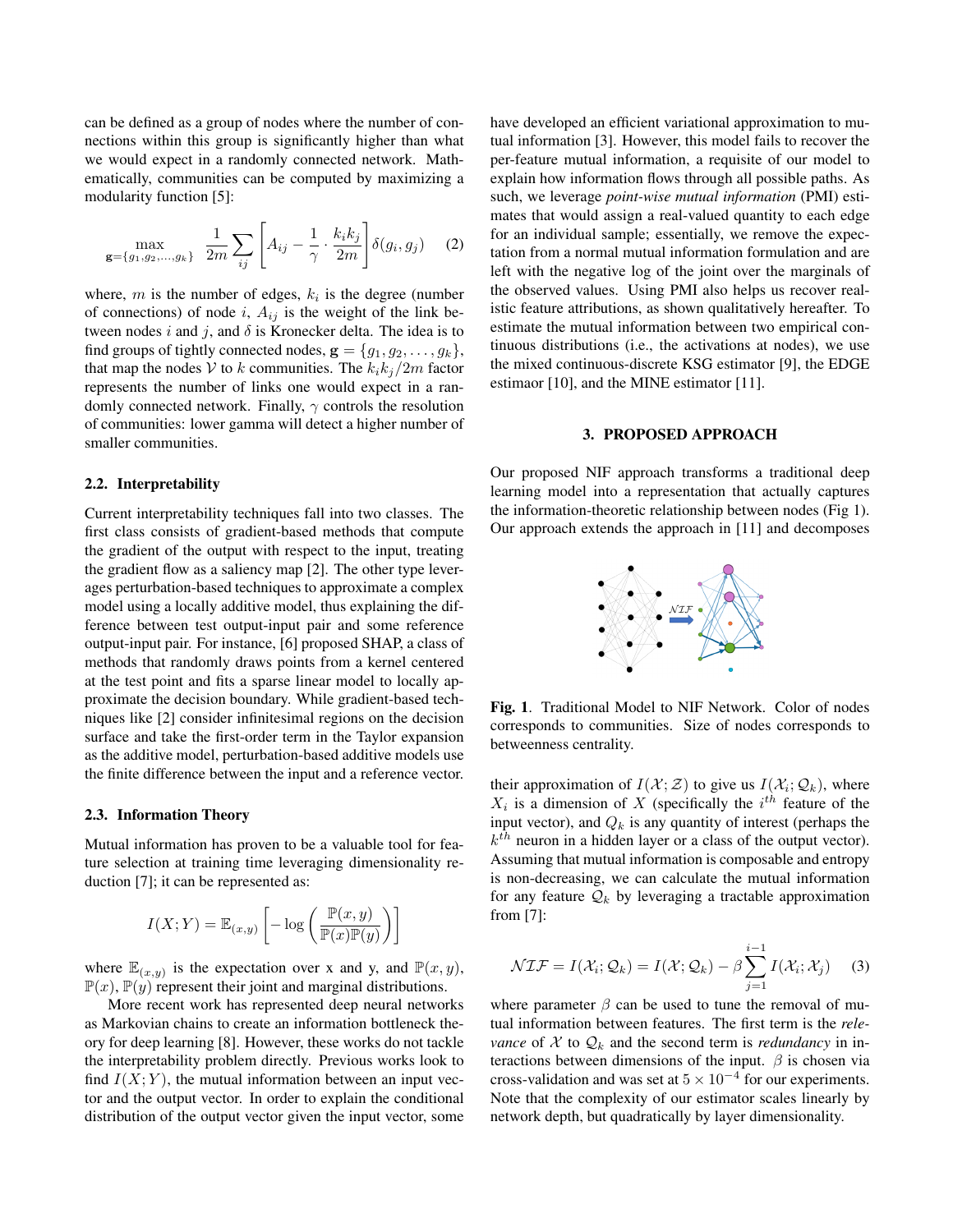#### 3.1. Feature Attribution

NIF recovers a feature attribution, as outlined in Algorithm 1. We find all the possible paths between a feature of interest  $x_i$  and any of the outputs  $y_1, \ldots, y_c$ . To find out the value of a path, we take the product of all NIF calculations along the path. We then sum over all of the possible values to find  $A_{i,j}$ , our desired feature attribution for feature  $x_i$  and class  $y_j$ . Mathematically, the element  $A_{i,j}$  of our *attribution matrix*  $\mathcal{A} \in \mathbb{R}^{n \times c}$  (where *n* is the number of features and *c* is the number of classes) is:

$$
\mathcal{A}_{ij} = \sum_{p \in \mathbb{P}} \prod_{l \in \mathbb{L}} \mathcal{NIF}_p(l) \tag{4}
$$

where  $\mathbb P$  is the set of all directed paths from input  $x_i$  to class  $y_j$  in the neural information flow network, and L is the set of links on each path  $p \in \mathbb{P}$ .

|  |  |  | <b>Algorithm 1</b> NIF Attribution for predictor $f$ |  |  |  |
|--|--|--|------------------------------------------------------|--|--|--|
|--|--|--|------------------------------------------------------|--|--|--|

**Input:** NIF model for learnt predictor  $\mathcal{NIF}_{\hat{f}}$ , feature index i, class of interest j

Find the set of links  $\mathbb L$  (where each link contains two nodes) for all possible paths  $\mathbb P$  between feature i and class j (that is  $x_i, y_j \in p \subset \mathbb{P}$ )

for path  $p \in \mathbb{P}$  do for link  $l \in \mathbb{L}_p$  do Compute the NIF between the two links  $\mathcal{NIF}_p(l)$ 

end for

end for

**Output:** Find the sum of  $\mathcal{NIF}_p(l)$  across all paths  $\mathbb{P}$  multiplied over all links on the path  $\mathbb{L}_p$ 

# 3.2. Extension to Convolution Neural Networks

Moving beyond feed forward networks, we have only addressed global explanations (e.g., which neuron affects which other neuron) because we estimate mutual information that, by definition, averages across all samples. However, for feature attribution in image classification problems via CNNs, we need instance-wise explanations such as saliency maps [12]. Therefore, we formulate a point-wise mutual information (PMI)-based technique to generate saliency map-based explanation for individual samples. Recall that PMI can be obtained by removing the mean over all samples (see Section 2.3) to preserve sample-specific information. Since the activations at channels of a CNN are continuous, we need a continuous estimate of the PMI. Towards this end, KSG estimator [9] estimates mutual information as a mean (over samples) of the log of the Radon-Nikodym derivative:

$$
\hat{I}(X;Q) = \frac{1}{N} \sum_{i=1}^{N} -\log\left(\frac{d\mathbb{P}(x_i, q_i)}{d\mathbb{P}(x_i)\mathbb{P}(q_i)}\right)
$$
(5)

Hence, PMI can be directly obtained by the negative log of the Radon-Nikodym derivative above. Hence, from [9], we can estimate PMI between two quantities of interest  $Q_i$  and  $Q_k$  (e.g., between channels  $Q_j$  and  $Q_k$ ) for sample i is:

$$
\mathcal{NIF}_{Q_j, Q_k} = \psi(k) + \log(N) - \alpha \tag{6}
$$

where  $\alpha = \log(n_{q_j} + 1) + \log(n_{q_k} + 1)$ ,  $\psi(\cdot)$  is a digamma function,  $k$  is a parameter to specify the number of nearest neighbors, N is the total number of samples,  $n_{q_j}(n_{q_j,i})$  is the number of samples of  $Q_j$  within some distance  $\rho$  (see [9]). Next, we describe how we obtain saliency maps for CNNs.

Saliency Maps for CNNs: The saliency maps show which part of the input image are important for the final prediction. Hence, the NIF links for CNNs must map the input image to the channels. Therefore, because the first convolutional layer maps images to multiple channels, we compute NIF from individual pixels to output channels for the first layer. This stage incurs most of the computation. Note that, in CNNs, the interpretation is w.r.t. output *channels* (and not individual neurons  $-$  that would be merely a pixel of an output channel<sup>1</sup>). Therefore, to get  $Q_i$ ,  $Q_k$  in the rest of the network, we use averaged outputs of channels in each convolutional layer. Consequently, creating NIF links for a CNN becomes analogous to that in a feedforward neural network (since each channel now represents a single averaged output), except for the very first layer, that maps input pixels to the first channels. Finally, Equation (4) is used to traverse the NIF links throughout the CNN and to obtain a saliency map. Specifically, the links map the output to the input pixels and the resulting attribution matrix is used as a saliency map.

### 4. RESULTS

In order to test the fidelity of NIF, we run a few experiments that validate our proposed technique. We run all experiments on UCI datasets, namely Iris and Banknote authentication, both of which provide us with a small enough feature space to interpret and visualize the network [14].

# 4.1. Network Visualization

We start by visualizing NIF for a one layer perceptron trained on the Banknote dataset with ReLU activations and optimized via ADAM [15], and a two layered network with ReLU activation on the Iris dataset.

In Figure 2, we show the NIF network created using Equation (6). For both NIF models, we normalize the information flow per layer to ease visualization of the edges. The thickness of an edge denotes how much information is flowing between any two nodes: the thicker the connection, the more information travelling form one node to the next. The size of the node denotes its centrality: the bigger the node, the more

<sup>&</sup>lt;sup>1</sup>In the context of image classification problems, we always talk about what a channel represents in the final convolutional layer of a CNN, e.g., for a CNN that classifies between cats and dogs, some channels activate for dog-faces, others activate for cat-stripes, etc. [13]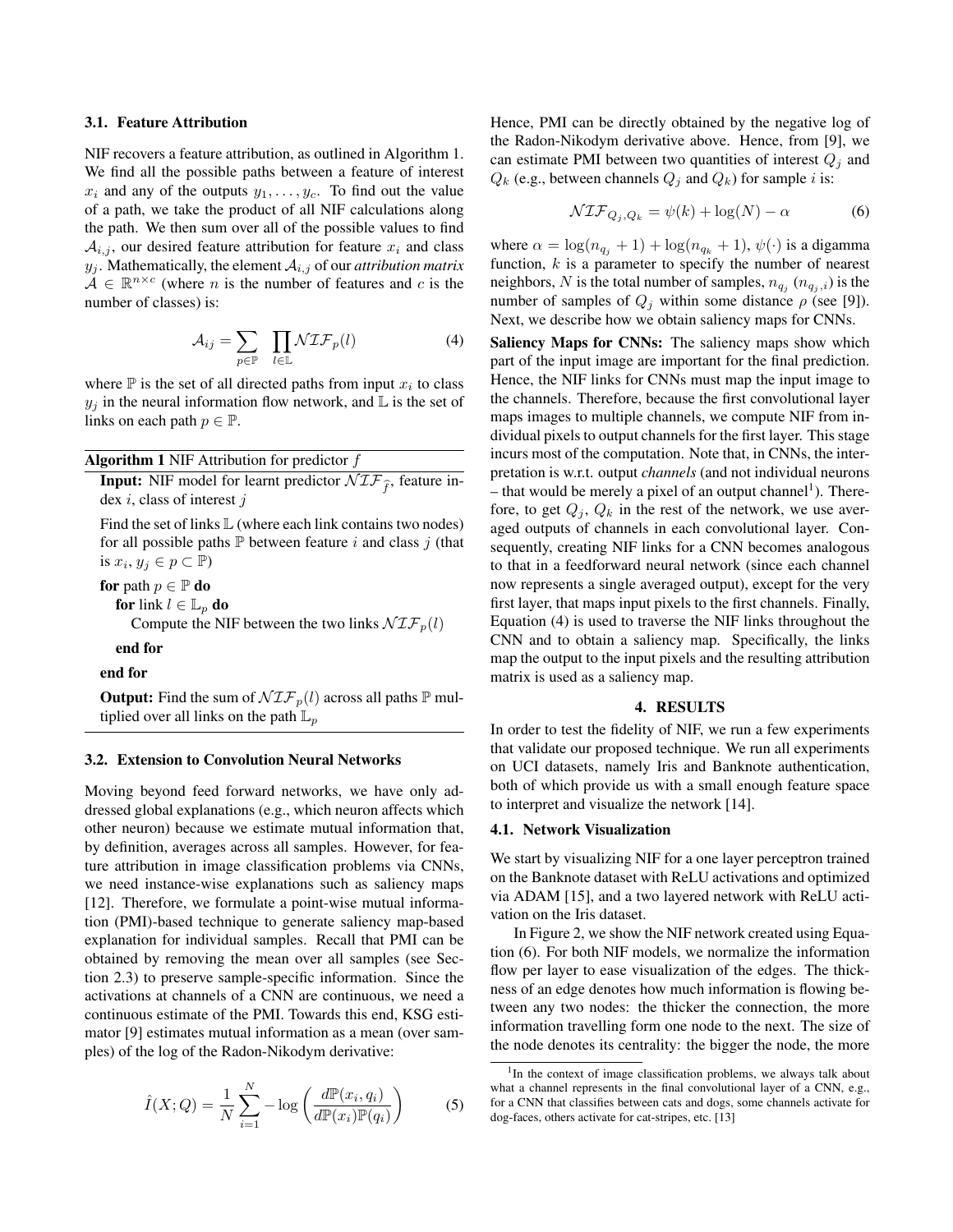

Fig. 2. Visualizing NIF models trained with ReLU activation and an ADAM optimizer [15] (a) NIF network for an Iris perceptron with the communities highlighted (b) NIF network for a multi-layer perceptron trained on the Iris dataset

central it is for information to propagate through the network. The color of the node denotes which community the node is a member of: for standard resolution of  $\gamma = 1$ , we use Equation (2) to find the communities outlined in Figure 2(a). In Figure 2(b), of the five hidden neurons in the final hidden layer, only three are central to the model's final prediction. This makes sense as the ReLU activation at those nodes is zero: thus, ReLU effectively stifles information from flowing through the network.

# 4.2. Network Pruning

It is worthwhile to note that both of the models described above received upwards of 96% accuracy on a held-out test set. Though the state of the art network pruning work has been established [16, 17], we show how pruning arises from a NIF model and compares to the norm in the pruning literature. We ran experiments wherein we zero out the weights and biases of the original model for zero activation neurons in the original model.



Fig. 3. Accuracy vs Number of Zeroed Weights plot for each of the NIF models in Figure 2 respectively

In Figure 3, we report accuracy as we make the weight matrix, W, of the original network more sparse. We find that as the we zero out the low NIF important links, we do not lose much accuracy; however, we find a decrease in accuracy that levels out to around the 33% we would expect from a random model for Iris' three classes.

# 4.3. Feature Attribution

To obtain a NIF feature attribution for a CNN trained on MNIST using Equation (6), we compare NIF against a few

| <b>ATTRIBUTION</b>          | K-S STATISTIC P-VALUE |       |
|-----------------------------|-----------------------|-------|
| NIF.                        | 1.0                   | 0.011 |
| <b>SHAP</b>                 | 0.75                  | 0.107 |
| <b>INTEGRATED GRADIENTS</b> | 0.25                  | 0.996 |

Table 1. Feature attribution comparison



Fig. 4. NIF attribution: Figure 4(a) contains the original input and Figure 4(b) contains a feature attribution found using Algorithm 1 (red means negative and blue means positive)

popular feature attribution techniques: SHAP [6] and Integrated Gradients [2] in Table 1. Using the two sample Kolmogorov-Smirnov test for goodness of fit between two empirical distributions (here, the raw mutual information attribution between the input and output classes and the attribution in question), we find that NIF outperforms these existing techniques, which means NIF is likely drawn from the same distribution as the raw mutual information. In Figure 4, we validate NIF's performance by providing a qualitative example of a NIF attribution, obtained via Equation (6). Thus, an information theoretic feature attribution is viable.

# 5. CONCLUSION

We proposed NIF, Neural Information Flow, a new technique for measuring information flow through deep learning models. Merging mutual information estimation with network science, we find that NIF not only provides insight into which pathways are crucial within a network, but also allows us to leverage fewer parameters at inference time, since we can remove parameters deemed useless by the NIF without loss of accuracy. Finally, NIF recovers an information theoretic feature attribution that aligns with existing techniques.

For future work, NIF provides a unique approach to generic function learning. Suppose we want to learn  $f^*$ :  $\mathbb{R}^d \to \{0,1\}$  from data X and labels Y. Unfortunately, we cannot tell if a trained predictor,  $\hat{f}$ , learned the desired, f ∗ . NIF can clear that doubt by providing insight into the properties of the function learned; particularly, NIF can prune the model class of f. Providing theoretical analysis of how certain network properties (lack of centrality or low clustering coefficient) can give us a more restricted model class for  $f$  by decreasing the VC-dimension of the hypothesis space over which we trained the predictor  $\hat{f}$ . As such, NIF can help assess which models provide sounder approximations of  $f^*$ .